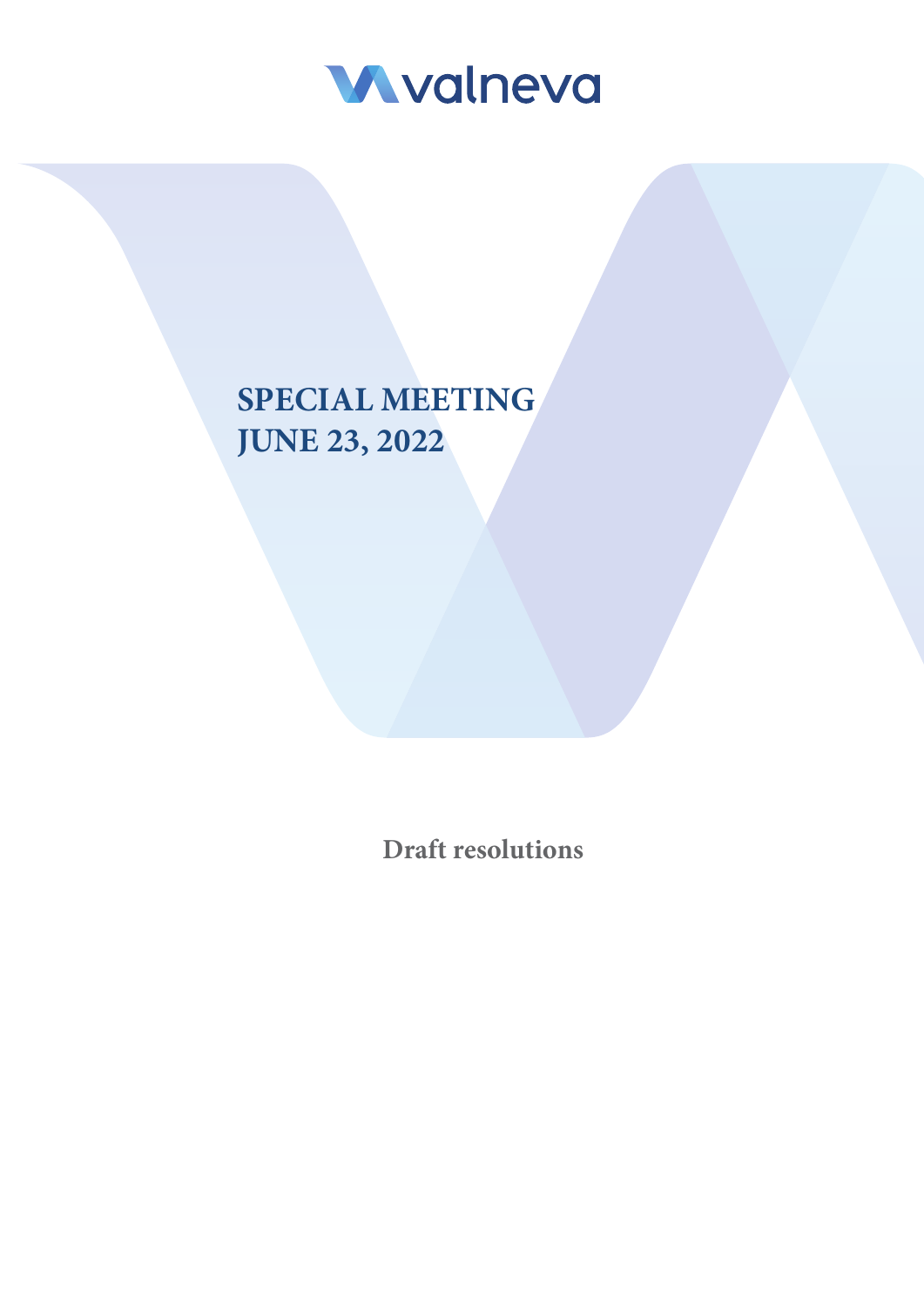



#### **VALNEVA**

A European company (*Societas Europaea* or SE) with a Management and a Supervisory Board Share capital: €16,170,314.40 Registered office: 6 rue Alain Bombard, 44800 Saint-Herblain (France) Nantes Companies Register (RCS) No. 422 497 560

## **DRAFT RESOLUTIONS SPECIAL SHAREHOLDERS MEETING OF JUNE 23, 2022**

\_\_\_\_\_\_\_\_\_\_\_\_\_\_\_\_\_\_\_\_\_\_\_\_\_\_\_\_\_\_\_\_\_\_\_\_\_\_\_\_\_\_\_\_\_\_\_\_\_\_\_\_\_\_\_\_\_\_\_\_\_\_\_\_\_\_

Ladies and gentlemen, the holders of Convertible Preferred Shares of Valneva SE ("**the Company**") are called to the Special Meeting of the Company of June 23, 2022, at 1:30 p.m. CEST, at the Hotel InterContinental Paris Le Grand, 2 rue Scribe, 75009 Paris (France). This Special Meeting will precede the Combined General Meeting of the Company's shareholders to be held on the same day, on June 23, 2022, at 2 p.m. CEST.

Due to the health crisis in connection with the COVID-19 epidemic, the conditions for holding and participating in this Special Meeting may have to be adapted to the sanitary and/or regulatory context. Holders of Convertible Preferred Shares will be required to comply with the health measures applicable at the time of the Special Meeting.

Holders of Convertible Preferred Shares are invited to regularly visit the Special Meeting section of the Company website : [www.valneva.com](http://www.valneva.com/) (Section "Investors" / "General Meetings" / "June 23, 2022 Special Meeting"), which may be updated with the definitive conditions of participation in this Meeting depending on heath and legal requirements.

The following resolutions are proposed to the holders of Convertible Preferred Shares :

## **First resolution - Approval of the change in the rights of holders of Convertible Preferred Shares resulting from the amendments to article 13.3 of the Company's Articles of Association**

The Special Meeting, acting in accordance with the quorum and majority requirements applicable to Special Meetings, after considering the draft resolution 31 submitted to the vote of the Combined General Meeting to be held on June 23, 2022 at 2 p.m. CEST, and the Management Board Report to the Combined General Meeting, approve, pursuant to article L. 225-99 of the French Commercial Code and provisions of article 32 of the Company's Articles of Association, subject to the adoption by the Combined General Meeting of said resolution 31, the change in the rights of holders of Convertible Preferred Shares resulting from the amendments to article 13.3 of the Company's Articles of Association, as follows:

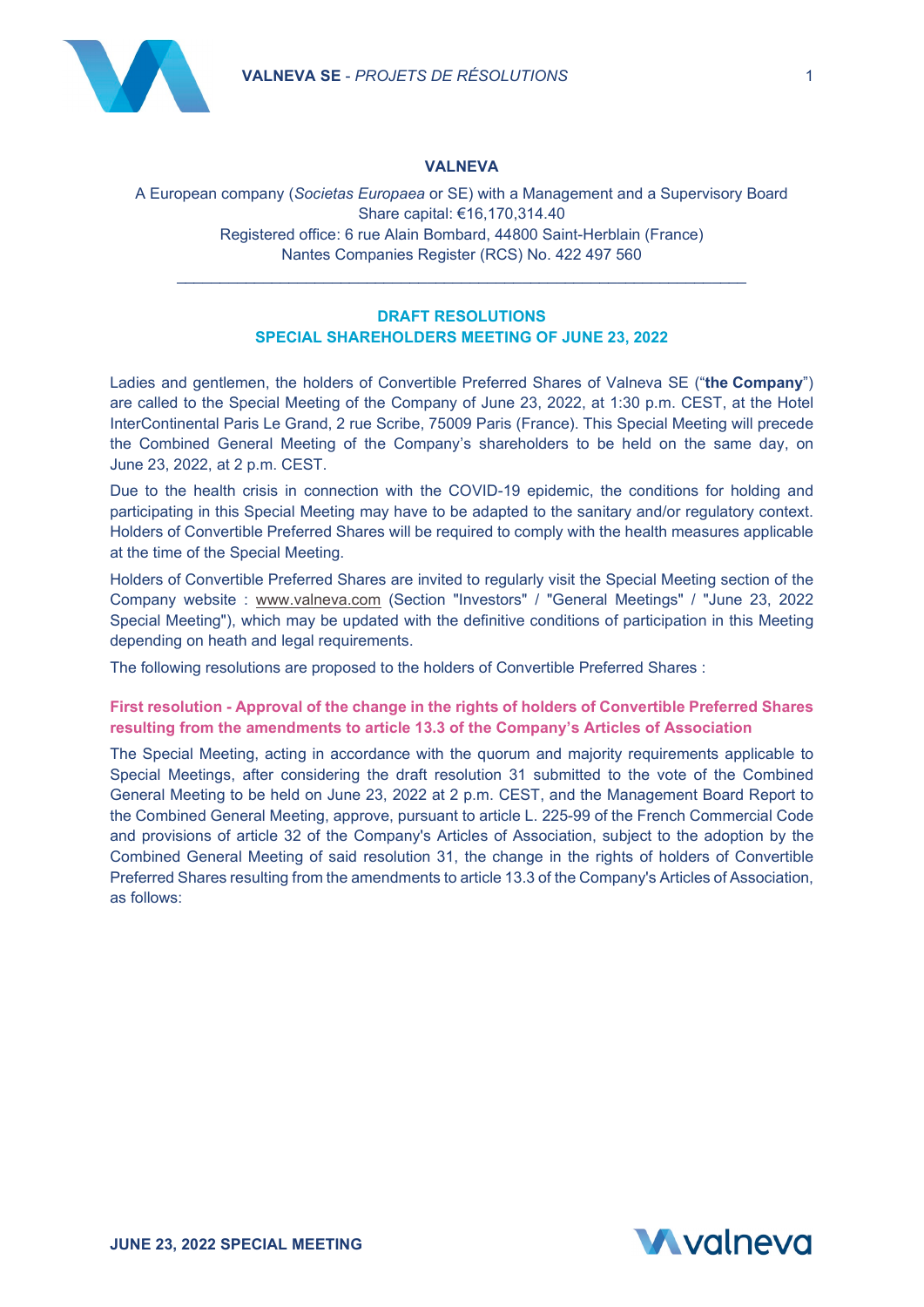

| Article 13.3. Stipulations specific to Convertible           | Article 13.3. Stipulations specific to Convertible                                                                                                                                                                                                                                                                                                                                                                                                                                                                                                                                           |
|--------------------------------------------------------------|----------------------------------------------------------------------------------------------------------------------------------------------------------------------------------------------------------------------------------------------------------------------------------------------------------------------------------------------------------------------------------------------------------------------------------------------------------------------------------------------------------------------------------------------------------------------------------------------|
| <b>Preferred Shares</b>                                      | <b>Preferred Shares.</b>                                                                                                                                                                                                                                                                                                                                                                                                                                                                                                                                                                     |
| <b>Former wording</b>                                        | <b>New wording</b>                                                                                                                                                                                                                                                                                                                                                                                                                                                                                                                                                                           |
| $[]$                                                         | $[]$                                                                                                                                                                                                                                                                                                                                                                                                                                                                                                                                                                                         |
| (iv) Repurchase of Convertible Preferred Shares              | (iv) Repurchase of Convertible Preferred Shares                                                                                                                                                                                                                                                                                                                                                                                                                                                                                                                                              |
| If the functions of a holder of Convertible Preferred Shares | If the functions of a holder of Convertible Preferred Shares                                                                                                                                                                                                                                                                                                                                                                                                                                                                                                                                 |
| within the company or its subsidiaries is terminated for one | within the company or its subsidiaries is terminated for one                                                                                                                                                                                                                                                                                                                                                                                                                                                                                                                                 |
| of the following reasons:                                    | of the following reasons:                                                                                                                                                                                                                                                                                                                                                                                                                                                                                                                                                                    |
| dismissal for gross or wilful misconduct or the              | dismissal for gross or wilful misconduct or the                                                                                                                                                                                                                                                                                                                                                                                                                                                                                                                                              |
| ٠                                                            | ٠                                                                                                                                                                                                                                                                                                                                                                                                                                                                                                                                                                                            |
| removal as corporate officer or employee of the              | removal as corporate officer or employee of the                                                                                                                                                                                                                                                                                                                                                                                                                                                                                                                                              |
| Company or one of its subsidiaries in similar                | Company or one of its subsidiaries in similar                                                                                                                                                                                                                                                                                                                                                                                                                                                                                                                                                |
| circumstances;                                               | circumstances;                                                                                                                                                                                                                                                                                                                                                                                                                                                                                                                                                                               |
| voluntary early retirement with full pension                 | voluntary early retirement with full pension                                                                                                                                                                                                                                                                                                                                                                                                                                                                                                                                                 |
| $\bullet$                                                    | ۰                                                                                                                                                                                                                                                                                                                                                                                                                                                                                                                                                                                            |
| benefits, in the absence of priori written approval          | benefits, in the absence of priori written approval                                                                                                                                                                                                                                                                                                                                                                                                                                                                                                                                          |
| from the Company;                                            | from the Company;                                                                                                                                                                                                                                                                                                                                                                                                                                                                                                                                                                            |
| resignation in the absence of priori written                 | resignation in the absence of priori written                                                                                                                                                                                                                                                                                                                                                                                                                                                                                                                                                 |
| ٠                                                            | ۰                                                                                                                                                                                                                                                                                                                                                                                                                                                                                                                                                                                            |
| approval from the Company,                                   | approval from the Company,                                                                                                                                                                                                                                                                                                                                                                                                                                                                                                                                                                   |
| the company will buy back the Convertible Preferred Shares   | the company will buy back the Convertible Preferred Shares                                                                                                                                                                                                                                                                                                                                                                                                                                                                                                                                   |
| for the purpose of their cancellation.                       | for the purpose of their cancellation.                                                                                                                                                                                                                                                                                                                                                                                                                                                                                                                                                       |
|                                                              | The Company may also, at the request of holders of<br><b>Convertible Preferred Shares representing not less than</b><br>75% of the Convertible Preferred Shares comprised in<br>the share capital of the Company as at such date, buy<br>back all or part of the Convertible Preferred Shares<br>which, in view of the applicable conditions for<br>converting pursuant to these Articles of Association.<br>would no longer give right to conversion, for the<br>purpose of their cancellation as part of a capital<br>decrease made in accordance with applicable laws and<br>regulations. |
| The Convertible Preferred Shares will be repurchased at a    | The Convertible Preferred Shares will be repurchased at a                                                                                                                                                                                                                                                                                                                                                                                                                                                                                                                                    |
| price corresponding to their nominal value per share.        | price corresponding to their nominal value per share.                                                                                                                                                                                                                                                                                                                                                                                                                                                                                                                                        |
| The Company will inform the holder of Convertible Preferred  | The Company will inform the holder of Convertible Preferred                                                                                                                                                                                                                                                                                                                                                                                                                                                                                                                                  |
| Shares concerned of the repurchase to be carried out by any  | Shares concerned of the repurchase to be carried out by any                                                                                                                                                                                                                                                                                                                                                                                                                                                                                                                                  |
| means before the actual date of the repurchase.              | means before the actual date of the repurchase.                                                                                                                                                                                                                                                                                                                                                                                                                                                                                                                                              |
| All Convertible Preferred Shares repurchased on this basis   | All Convertible Preferred Shares repurchased on this basis                                                                                                                                                                                                                                                                                                                                                                                                                                                                                                                                   |
| will be definitively cancelled as from that repurchase date  | will be definitively cancelled as from that repurchase date                                                                                                                                                                                                                                                                                                                                                                                                                                                                                                                                  |
| and the capital of the company will be reduced by the        | and the capital of the company will be reduced by the                                                                                                                                                                                                                                                                                                                                                                                                                                                                                                                                        |
| corresponding amount, with the creditors possessing a right  | corresponding amount, with the creditors possessing a                                                                                                                                                                                                                                                                                                                                                                                                                                                                                                                                        |
| of objection.                                                | right of objection.                                                                                                                                                                                                                                                                                                                                                                                                                                                                                                                                                                          |
| The Management Board must take note for the record, as       | The Management Board must take note for the record, as                                                                                                                                                                                                                                                                                                                                                                                                                                                                                                                                       |
| applicable, the number of Convertible Preferred Shares       | applicable, the number of Convertible Preferred Shares                                                                                                                                                                                                                                                                                                                                                                                                                                                                                                                                       |
| repurchased and cancelled by the company and make the        | repurchased and cancelled by the company and make the                                                                                                                                                                                                                                                                                                                                                                                                                                                                                                                                        |
| necessary modifications to the Articles of Association with  | necessary modifications to the Articles of Association with                                                                                                                                                                                                                                                                                                                                                                                                                                                                                                                                  |
| respect to the with respect to the share capital and the     | respect to the with respect to the share capital and the                                                                                                                                                                                                                                                                                                                                                                                                                                                                                                                                     |
| number of shares making up the capital.                      | number of shares making up the capital.                                                                                                                                                                                                                                                                                                                                                                                                                                                                                                                                                      |
|                                                              | The other paragraphs remain unchanged.                                                                                                                                                                                                                                                                                                                                                                                                                                                                                                                                                       |